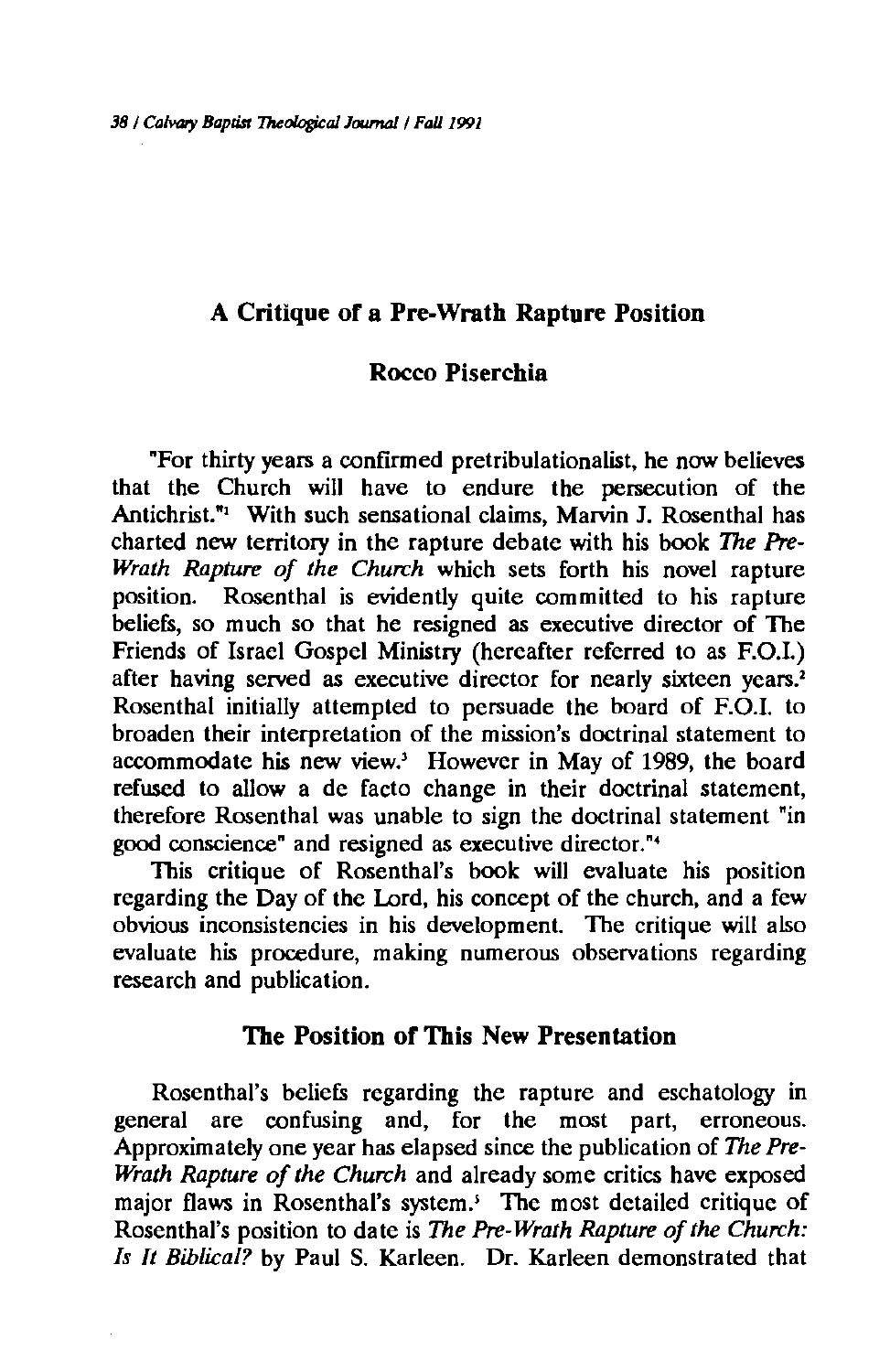within four crucial components of sound hermeneutics: 1)<br>correspondence to the facts: 2) accuracy concerning language: 3) correspondence to the facts; 2) accuracy concerning language; attention to context; and 4) logical consistency, Rosenthal fails to prove his thesis.<sup>4</sup> This section will survey some of the more This section will survey some of the more prominent errors in *The* Pre-*Wrath Rapture of the Church* that further prove Rosenthal's position is not tenable.

### **Day of the Lord Disarray**

In essence Rosenthal's entire position rests on his interpretation of the Day of the Lord (hereafter often referred to as DOL). "The objective of this volume is to demonstrate that the Day of the Lord is the time of divine wrath."' If Rosenthal's definition of the DOL is errant, his thesis will be proven false. Central to Rosenthal's concept of the DOL is God's wrath; much discussion in his book is devoted to the precise timing of the DOL, which is presented as a technical phrase for the eschatological manifestation of God's wrath. "The starting point of the Day of the Lord is a watershed issue in the Rapture debate, for the Rapture of the church is an integral part ... . of the Day of the Lord."' In describing his understanding of the DOL the author states:

The (OT) prophets sometimes used a near specific period of divine judgment as a basis for prophesying concerning the eschatological (last) great judgment, or Day of the Lord. In this instance, the two (the near and the far) almost appear to merge together (!sa. 13:6; Joel 1:15; 2:1, 11). And sometimes the prophets spoke directly of the future eschatological Day of the Lord, the cataclysmic climax to man's sinful epochs of existence (Isa. 2:12). Those passages which spoke of a near judgment always anticipated the eschatological or final Day of the Lord. The prophets, in their prophetic visions and messages, often say as a comprehensive whole that which history unfolds as separate, chronological events.'

At lease three problems are found in this quotation. First, the DOL is not "the eschatological (last) great judgment." The Great White Throne is God's final eschatological judgment (Rev. 20:11-15). The Great White Throne Judgment occurs after the millennium, while Rosenthal's DOL occurs before the millennium. Rosenthal also wrote that "the Day of the Lord is the fulfillment of the end which God planned before the beginning (Isa. 46:10)."<sup>10</sup> Rosenthal asserts that said fulfillment occurs before the creation of the new heaven and the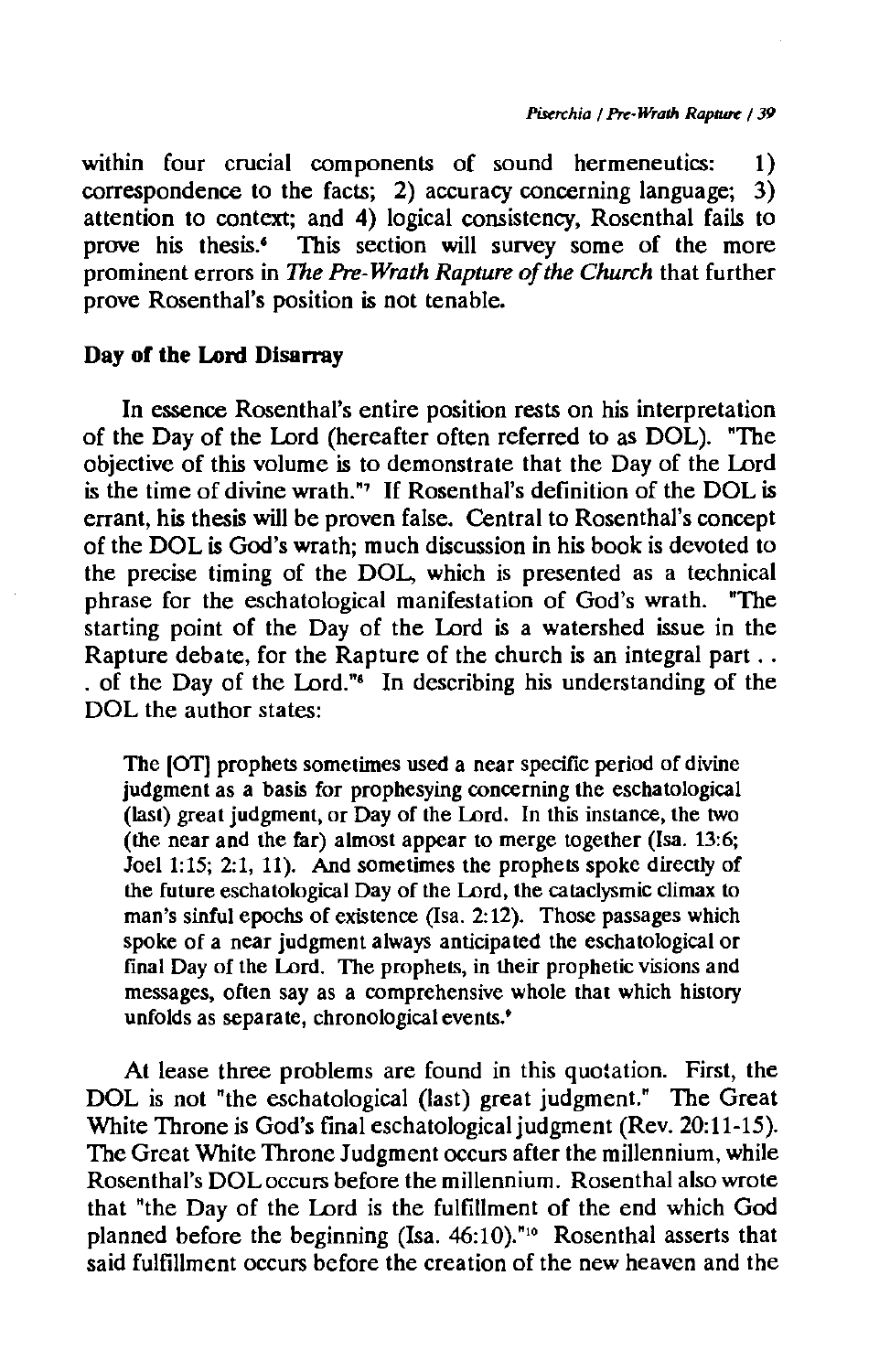new earth (Rev. 21:1). After quoting 1 Cor. 15:24 ("Then comes the end, when He [Christ] delivers the kingdom to God the Father, when He puts an end to all rule and all authority and power" $n$ ), Rosenthal states, "The end to which Paul referred is the final Day of the Lord judgment. The church will be raptured, and then the end -- God's wrath -- will fall upon an unrepentant world."<sup>12</sup> The author's interpretation of 1 Cor. 15:24 ignores the immediate context and the content of the verse itself, which address Christ's activity *after* the millennial kingdom.

Second, the author asserts that, "Those passages which spoke of a near judgment always anticipated the eschatological or final Day of the Lord."" His assertion is proven false in that at least two OT prophets restricted the DOL to times of near judgment. Amos 5:18- 20 reads:

Woe to you who desire the day of the Lord! For what good is the day of the Lord to you? It will be darkness, and not light. It will be as though a man fled from a lion, And a bear met him; Or as though he went into the house, Leaned his hand on the wall, and a serpent bit him. Is not the day of the Lord darkness, and not light? Is it not very dark, with no brightness in it?

Similar to most other DOL passages, the context must be carefully considered to determine if near judgment, eschatological judgment, or both are involved. Richard Mayhue wrote his Th.D. dissertation on the meaning of the DOL in the OT. Mayhue astutely observes, "Many contrasts appear which at first seem to be contradictory. In various DOL texts contemporary history is in view (Isa. 13:6, Joel 1:15), but in other texts there are predictions that clearly relate to the future (2 Thess. 2:2, 2 Pet. 3:10).  $\ldots$  this work will examine the biblical meaning of DOL in order to discern whether (1) DOL is always used to refer to the same event or if it *is* used of several events and whether (2) DOL has already occurred, or if it will occur in the future, or if DOL *is* used of both past and future events."" Mayhue concludes that Amos' use of the DOL was limited to near judgment. "The day Amos envisioned was the fall of Samaria in 722 B.C. (2 Kings  $17$ ). Amos stresses the inevitability of this destruction  $(5:19-$ 20). In Amos, DOL is not used to portray the eschatological expression of God's judgment."" Mayhue concluded that Ezekiel's use of the DOL was also restricted to contemporary judgment.<sup>14</sup>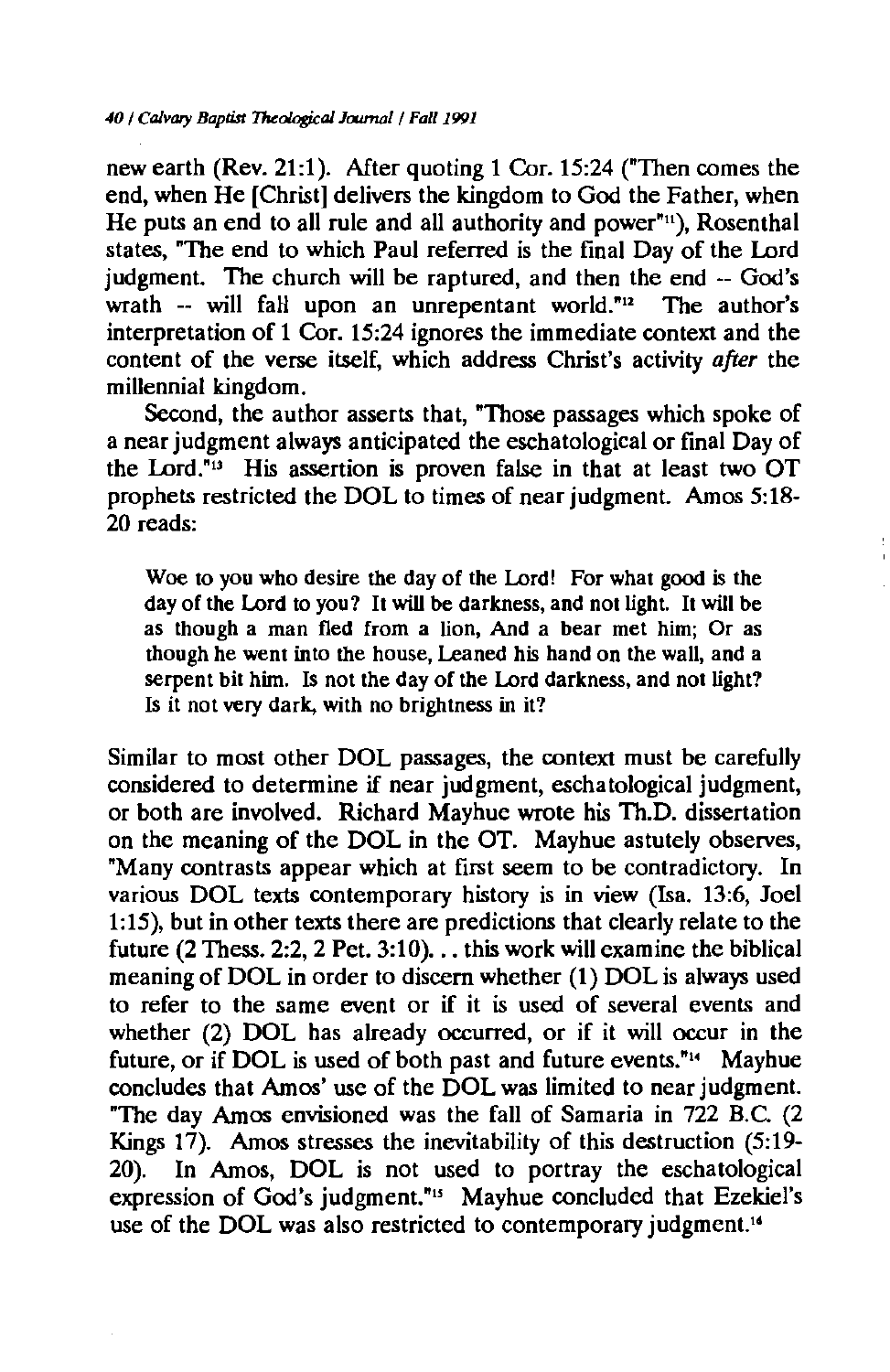Third, Rosenthal claims that some OT prophets used the phrase DOL to describe both times of judgment which were near to them and the eschatological DOL, "the prophets sometimes used a near specific period of divine judgment as a basis for prophesying concerning the eschatological (last) great judgment, or Day of the Lord . . . Those passages which spoke of a near judgment always anticipated the eschatological or final Day of the Lord.<sup>"17</sup> Rosenthal also states, ". . . the expressions *the day of the Lord*, coming, and *appearance* are tied together and used interchangeably in anticipation of the opening of the seventh seaL"" However in the author's attempt to refute Charles Ryrie's interpretation that the DOL includes the millennium, he seriously contradicts himself by assigning a technical definition of the DOL limited to eschatology. "Ryrie equates the phrase 'in that day' in a millennial context with the Day of the Lord. *However, the phrase* 'in *that day' is not a technical term restricted to one period of time* (italics added)." Rosenthal also stated, "The very character of God demands that He one day judge this sinful planet and bring man's rebellion to an end. The Bible refers to that still-future day of judgment as the Day of the Lord."<sup>20</sup> Rosenthal also refers ". . to the clear biblical teaching of a comprehensive, singular, eschatological Day of the Lord."<sup>21</sup> The comprehensive, singular, eschatological Day of the Lord." $n$ author undeniably contradicts himself in defining the DOL and therefore nullifies his elaborate tribulation and DOL chronology.<sup>2</sup>

Rosenthal also contradicts himself concerning signs before the DOL In a summary statement pertaining to 2 Pet. 3:10, the author asserts, "The Day of the Lord will come as a thief in the night, and the heavens and the earth will be judged by fire."<sup>23</sup> However the heavens and the earth will be judged by fire." $\mathbb{Z}^n$ Rosenthal then includes two chapters (10 and 11) which detail why he believes both cosmic disturbances and the coming of Elijah must precede the DOL "The clear and repeated teaching of the Word of God is that there must be a *cosmic disturbance* of considerable magnitude before the Day of the Lord begins." $4$  "Now the prophet Malachi proclaims that Elijah will appear *before* the Day of the Lord commences (Mal. 4:5)."" The author's position that the DOL will come as a thief in the night becomes even more tenuous when one realizes that he places both the first six seals of Revelation 5 and the sign of Christ's coming (Matt. 24:3) *before* the DOL<sup>26</sup>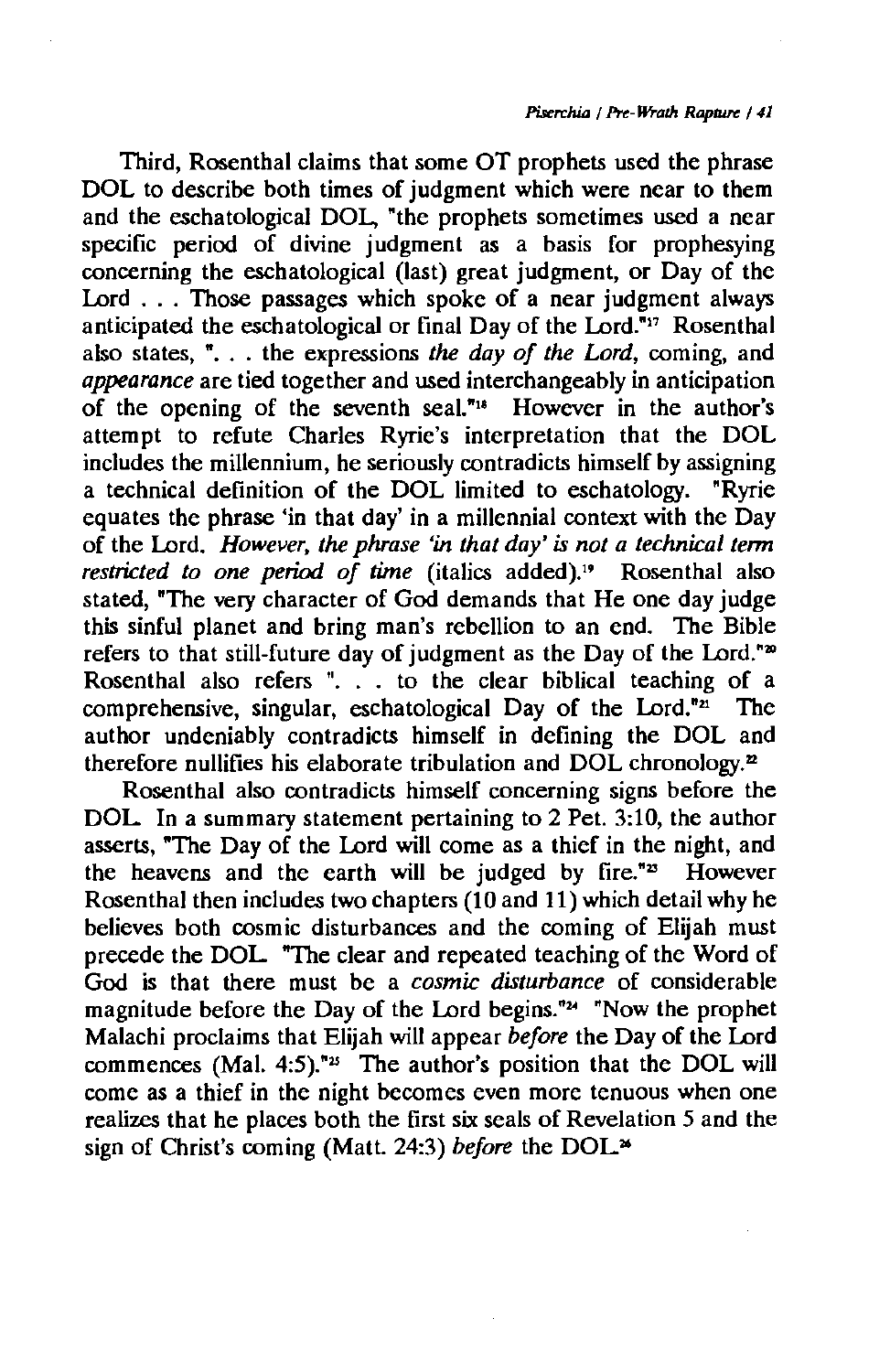#### **Dispensational Distortion**

Throughout *The Pre-Wrath Rapture of the Church* the author never provided a definition of the Church. Failure to provide a definition of the Church is inexcusable in a work that alleges to clarify the meaning of the rapture *of the Church.* Rosenthal further undermines his own credibility by claiming that his interpretation is dispensational, e.g., "Pretribulation rapturism is once again mortally wounded, this time by an unstrained, *dispensational* (italics added), premillennial, and literal interpretation of Paul's teaching in 2 Thessalonians  $2^{1/2}$ "Rightly understood, neither dispensationalism nor premillennialism are infringed upon or injured by the church entering the seventieth week of Daniel to experience a prewrath rapture.<sup>"28</sup> "In the first chapter, the author acknowledged that he writes as a lover from within the dispensational, premillennial camp, and not as an opponent from without. That attitude has not diminished."<sup>29</sup>

Dispensationalism, as a hermeneutic and a theological system, maintains that a distinction exists between Israel and the Church. Charles C. Ryrie wrote what is generally acknowledged as the finest dispensational apologetic, *Dispensationalism Today,* in which he clarified the distinct identities of the Church and Israel.

The nature of the Church is a crucial point of difference between dispensationalism and other doctrinal viewpoints. Indeed, ecclesiology, or the doctrine of the Church, is the touchstone of dispensationalism. . . All nondispensationalists blur to some extent the distinction between Israel and the Church. Such blurring fails to recognize the contrast that is maintained in Scripture between Israel, the Gentiles, and the Church. In the New Testament natural Israel and the Gentiles are contrasted. Israel is addressed as a nation in contrast to Gentiles *after* the church was established at Pentecost (Acts 3:12; 4:8, 10; 5:21, 31, 35; 21:28). In Paul's prayer for natural Israel (Rom. 10:1) there is a clear reference to Israel as a national people as distinct from and outside the Church. Further, natural Israel and the Church are also contrasted in the New Testament Paul wrote: "Give none offense, neither to the Jews, not to the Gentiles, nor to the church of God" (1 Cor. 10:32) ... In addition, believing Jews and believing Gentiles, which together make up the Church in this age, continue to be distinguished in the New Testament, proving that the term *Israel* still means the physical descendants of Abraham."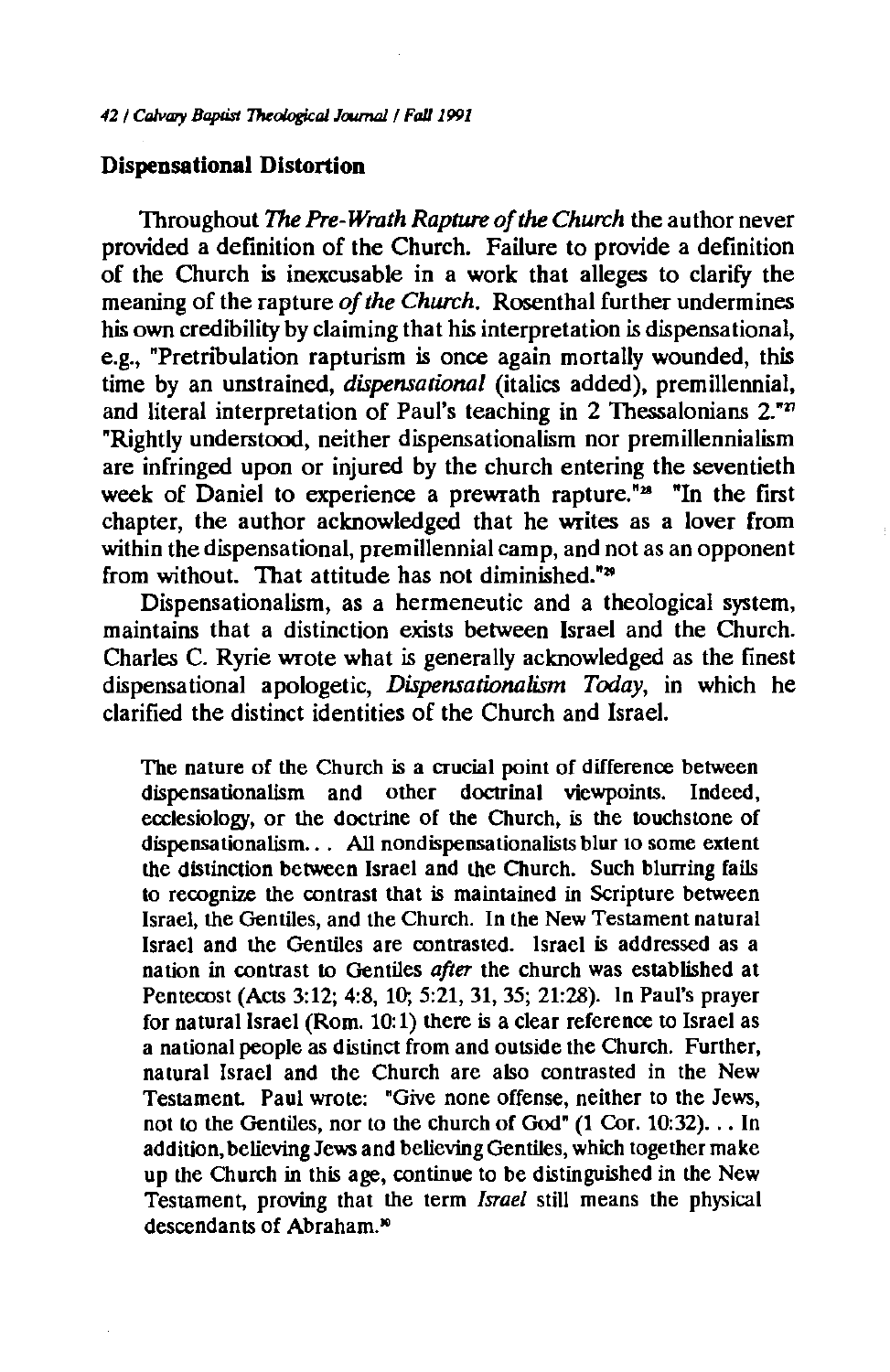Robert P. Lightner concurs with Ryrie regarding the substance of dispensationalism.

Friends and foes of dispensationalism must agree that the all· determinative conviction without which one cannot be a dispensationalist is the distinction between God's program for Israel and His program for the church. This distinction is based solidly on the literal ... interpretation of Scripture. A consistently literal or normal hermeneutic brings one to see distinctions in God's program with Israel and His program with the church, and that underscores the theological rather than the soteriological nature of God's primary purpose in the world. $<sup>n</sup>$ </sup>

Rosenthal, implicitly or explicitly, confused the Church with Israel a minimum of seventeen times." The author's failure to distinguish between Israel and the Church was particularly disturbing in his treatment of the Olivet Discourse. Rosenthal builds on hermeneutical sand by granting exceptional significance to the Olivet Discourse, "The Olivet Discourse (Matt. 24-25) will be *a central text* (italics added). It is the author's contention that the Olivet Discourse is Jewish in character, sequential in progression, logical in argument, parallel to the seals of Revelation 6 in nature, covers the seventieth week of Daniel in scope, answers the dual question concerning the Lord's coming and the end of the age posed by the disciples (which was the catalyst for the Lord's teaching), and encompasses both the Rapture and the return of Christ within its borders."<sup>33</sup> Although the author claimed that the Olivet Discourse "is Jewish in character," he included the Church as part of Christ's audience.<sup>34</sup>

As previously stated, Rosenthal intentionally or unintentionally confused Israel and the Church throughout his entire book. (One of the more prominent examples of Rosenthal's nondispensational hermeneutic concerns 2 Thess. 2, "The apostasy, then to which Paul referred (2 Thess. 2:3-4), will involve Israel, not the church."<sup>35</sup>) The author was extremely negligent in that he only devoted less that one and a half pages<sup>14</sup> to explain how his position blends the Church with Israel during the first 63 months of Daniel's seventieth week.

The church did not exist before the outpouring of the Holy Spirit at Pentecost, so the church could not possibly be in the Old Testament. The church does exist now, however, so it *can* be in the seventieth week. That is precisely what the Word of God teaches [no Scripture texts are immediately referenced] ... The passing away of the old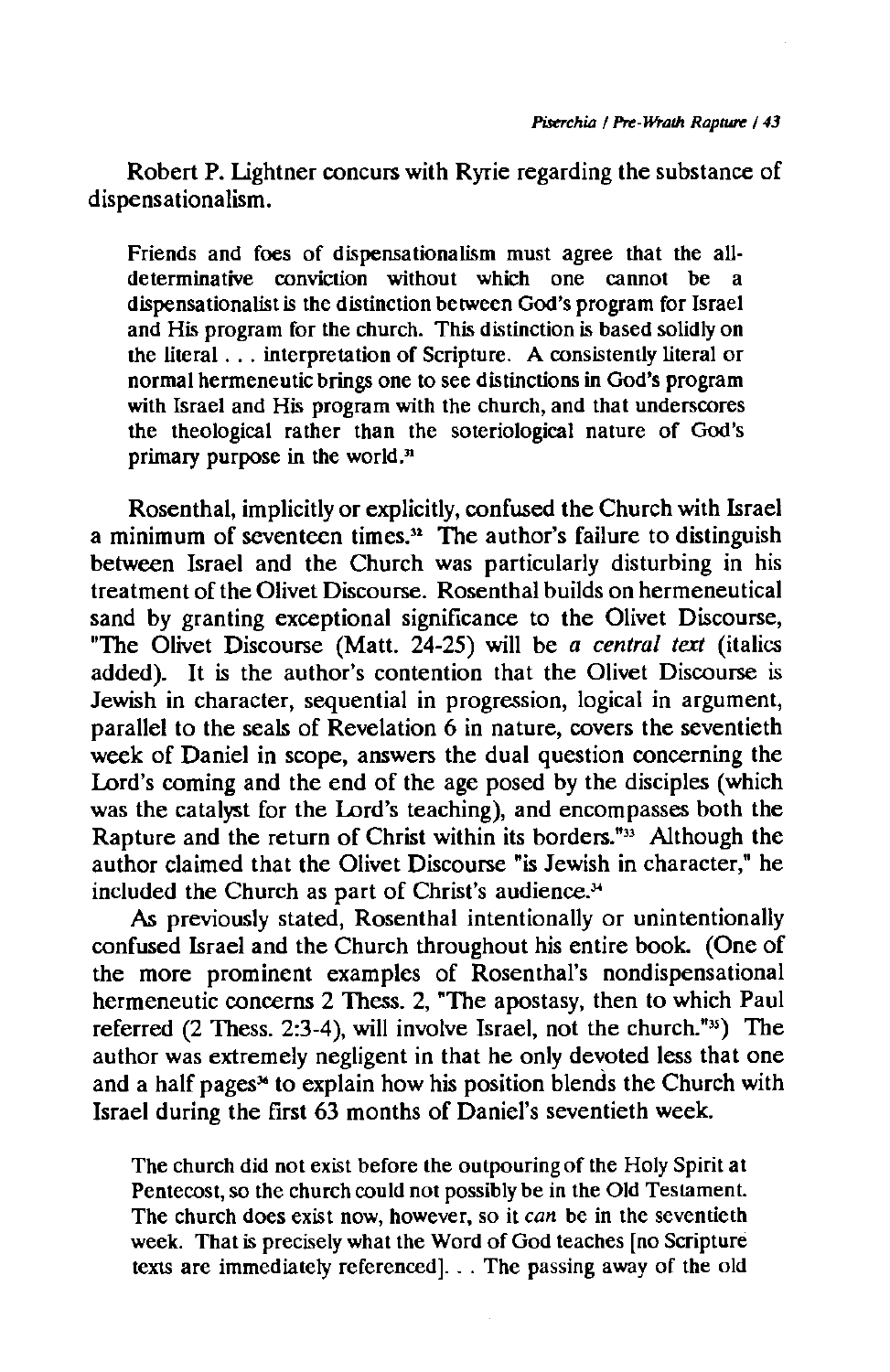#### *44 I* Colvory *lklpd.rt 1Molof9col Jouma/1 Fa/11991*

economy to establish the new necessitated a period of transition where, for a short time, righteous men of both economies coexisted. It may well be that God gave a biblical generation (forty years) for the transition-from Christ's death in  $AD.$  30 to the destruction of the temple and cessation of the priesthood in AD. 70. During those years God had, no trouble keeping Israel and the church distinct That is precisely what will occur when God begins Israel's seventieth week. It will again be a transitional period, in reverse this time, from the church to Israel.<sup>37</sup>

There are at least two critical flaws in Rosenthal's "dispensationalism." 1) The author admits that the Church was not present during the first 69 weeks with Israel,<sup>36</sup> therefore the burden of proof rests with him to explain precisely why the Church has a part in the seventieth week. Merely stating that the Church *can*  theoretically be in the seventieth week of Daniel because it came into existence before the seventieth week, as opposed to the first 69 weeks which elapsed before Pentecost, in and of itself proves nothing. 2) Rosenthal's view of the transition from law to the Church is faulty. God did not respect any of the temple sacrifices immediately after Christ died as the world's propitiation; the rent veil in the temple (Matt. 27:51; Mark 15:38) and the book of Hebrews" (which in all probability was written before the temple was destroyed<sup>\*</sup>) both confirm God's rejection of temple sacrifices after Jesus was crucified.

Though not cited, it certainly appears that Rosenthal borrowed his transitional argument to permit the church to enter the tribulation from Robert H. Gundry. "The change in dispensations at the dawn of the Church age was gradual, extending over a period of years, rather than immediate and clean-cut may lead us to expect a similar transitional period in the twilight of the Church age. This future period of transition might well be the tribulation, during which God finishes His dealings with the Church and prepares Israel and the nations for the millennial kingdom of Christ."" The fact that Rosenthal follows Gundry does not strengthen Rosenthal's position, since he asserts, " $\ldots$  I found an abundance of arguments which I believe devastate posttribulationism. [Although] I read with profit Robert Gundry's well-written posttribulational book, *The Church and the Tribulation .* . .""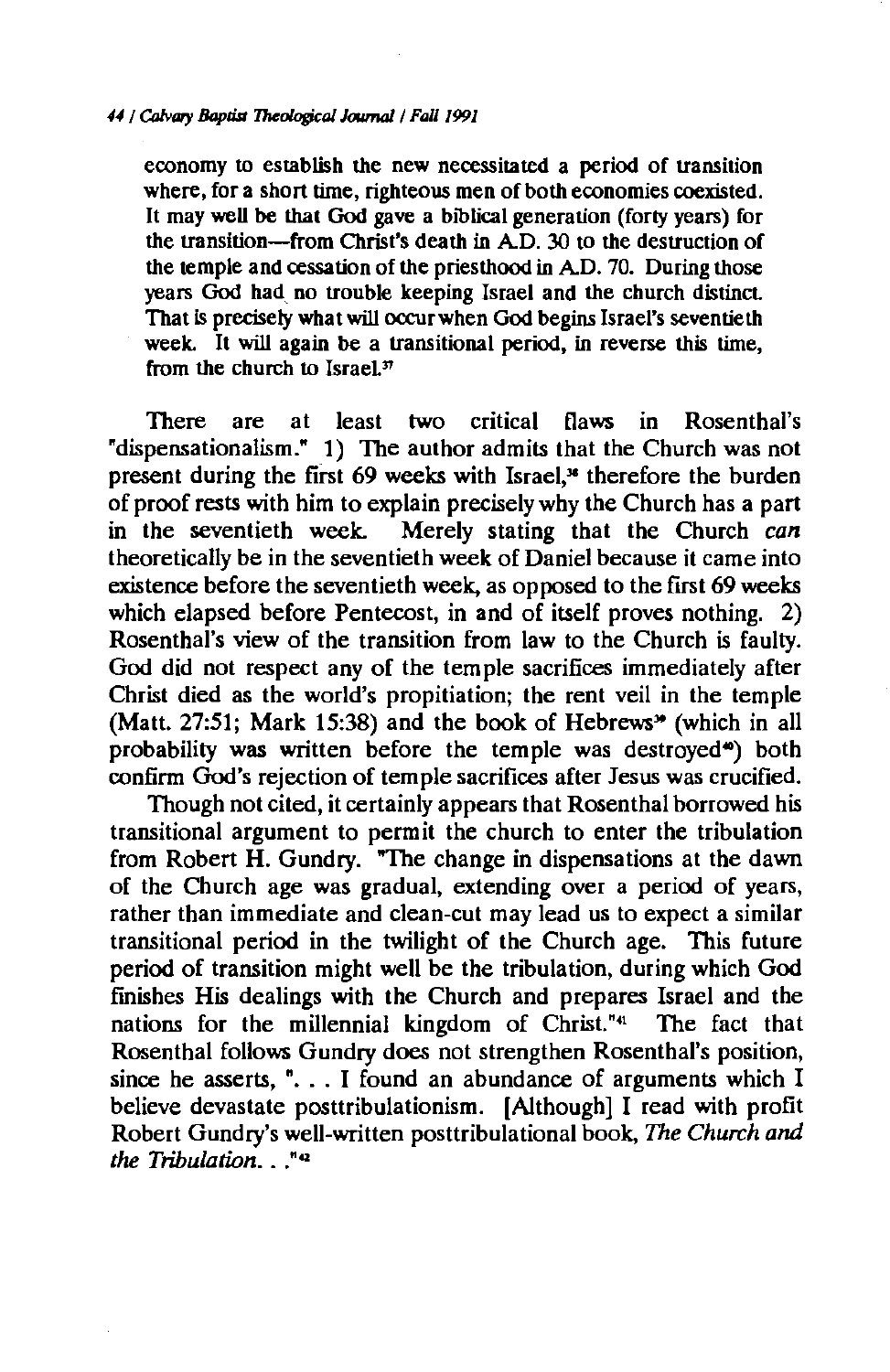# **Internal Inconsistencies**

*As* with the DOL, Rosenthal employs a technical definition of *wrath* to support his system, however when it is not convenient the author proposes that certain other related terms can be used interchangeable.

It is significant to note that not once is the word *wrath* used before Revelation 6:16-17 or in describing the six seals. Only with the opening of the seventh seal and beyond is the word *wrath* mentioned in the book of Revelation. It can rightly be insisted, therefore, that the use of the word *wrath* is restricted to the events of the trumpets and bowels and, therefore, exempts the first six seals.<sup>6</sup>

On the page immediately preceding the author reasons in a different manner.

In the phrase, 'the great day of his wrath is come; and who shall be able to stand?,' [Rev. 6:17) John is undeniably alluding to Malachi 3:2. The prophet Malachi wrote, 'But who may abide the day of his coming? And who shall stand when he appeareth?' In Revelation 6:17 what John calls the 'great day of his wrath,' Malachi calls the 'day of his coming' and 'when he appeareth.' Therefore, the expressions *the day of the Lord,* coming, and *appearance* are tied together and used interchangeably in anticipation of the opening of the seventh seal.<sup>44</sup>

The differences between the two quotations above illustrate: 1) When it is to the advantage of the author's thesis, a technical definition for a term is contrived, as is the case with *wrath* in the book of Revelation. 2) When it is not to the advantage of the author's thesis, different terms cannot be limited to technical definitions and have to be used interchangeably. This is most injurious with DOL, as demonstrated under the previous section, "Day of the Lord Disarray."" 3) Since Rosenthal believes that Malachi 3:2 refers to the same event and time as Revelation 6:17, the word *wrath* should have been legitimately included in his list of interchangeable expressions with *the day of the Lord,* coming, and *appearance.* 4) If Rosenthal had been consistent and included *wrath* with his list of interchangeable expressions, the technical definition assigned to *wrath*  in Revelation would appear even more artificial than it already does.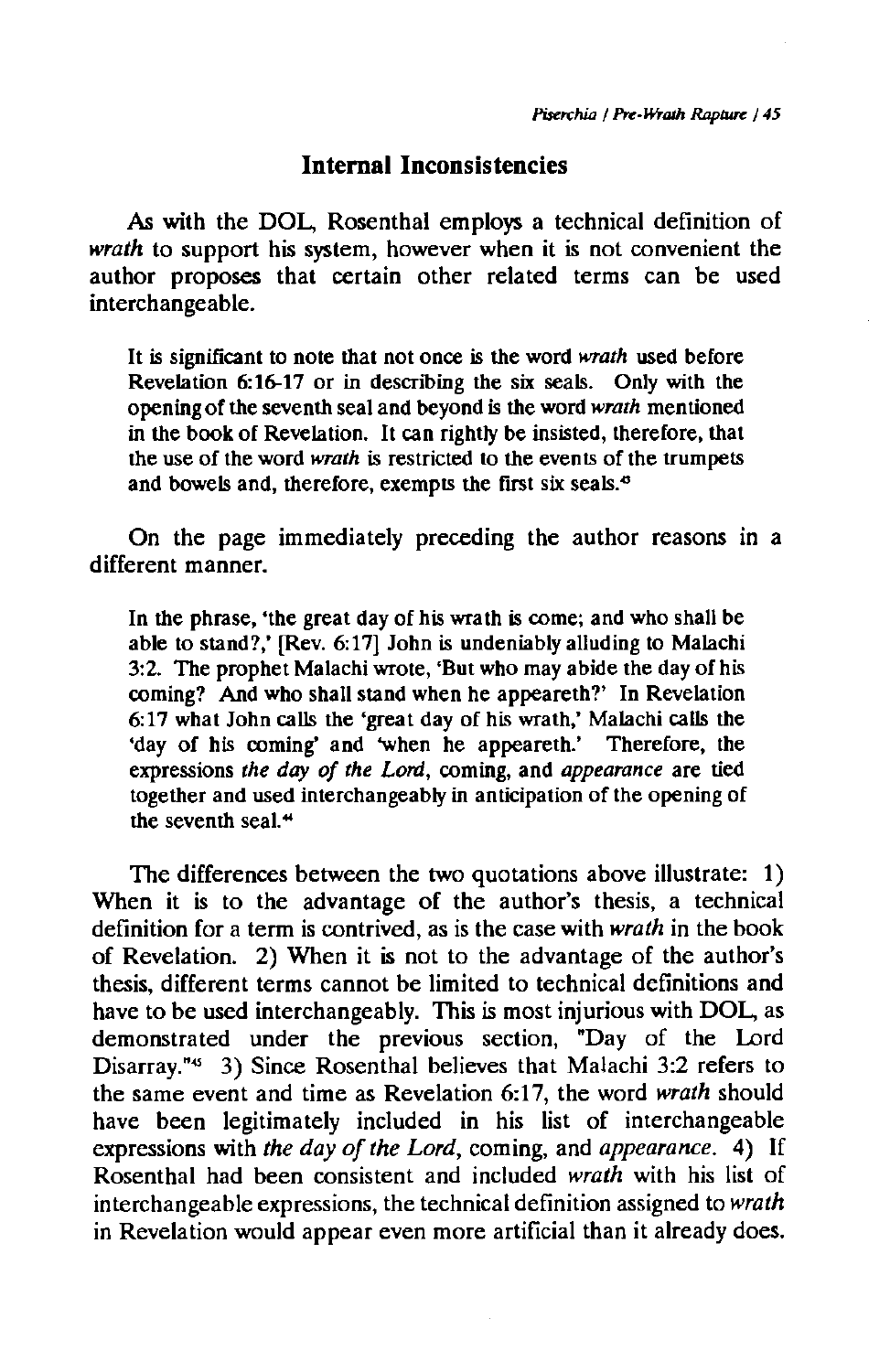#### *46/* CtJ/vory *Baptist 'I'Mological* Joumal/ *Fa/11991*

Rosenthal's position is not internally consistent with regard to resurrection, which is an integral part of the rapture. After quoting 1 Corinthians 15:51-52, the author states, "the Rapture must occur at the opening of the seventh seal [Rev. 8:1] and immediately prior to the beginning of God's wrath. That interpretation is unstrained and biblically accurate."<sup>\*</sup> However in discussing the tribulation martyrs of Revelation 6:10, Rosenthal declares, "They are given white robes and told to 'rest for a little season, until their fellow servants also and their brethren, that should be killed as they were, should be fulfilled' (Rev. 6:11 ). *These martyrs are to be resurrected and given bodies on the first day of the Millennium* (Rev. 20:4)"" (italics added). For no apparent reason Rosenthal does not include the tribulation martyrs  $($ Rev. 6:11) in the resurrection of his pre-wrath rapture  $($ Rev. 8:1), but believes they will have to wait 21 months (the time of his DOL) until the beginning of the millennium to be raised. The most detailed passage in the Bible regarding the rapture clearly teaches that the resurrection of those believers who are alive during the rapture will not precede the resurrection of those who died in Christ:

But I do not want you to be ignorant, brethren, concerning those who have fallen asleep, lest you sorrow as others who have no hope. For if we believe that Jesus died and rose again, even so God will bring with Him those who sleep in Jesus. For this we say to you by the word of the Lord, that we who are alive and remain until the coming of the Lord will by no means precede those who are asleep. For the Lord Himself will descend from heaven with a shout, with the voice of an archangel, and with the trumpet of God. And the dead in Christ will rise first Then we who are alive and remain shall be caught up together with them in the clouds to meet the Lord in the air. And thus we shall always be with the Lord (1 Thess. 4: 13-17).

The author also failed to comprehend the doctrine of the eternal security of the believer in Jesus Christ. The book of Revelation teaches that all who accept the Beast will perish eternally in the Lake of Fire.

He [the beast out of the earth) was granted power to give breath to the image of the frrst beast, that the image of the beast should both speak and cause as many as would not worship the image of the beast to be killed. And he causes all, both small and great, rich and poor, free and slave, to receive a mark on their right hand or on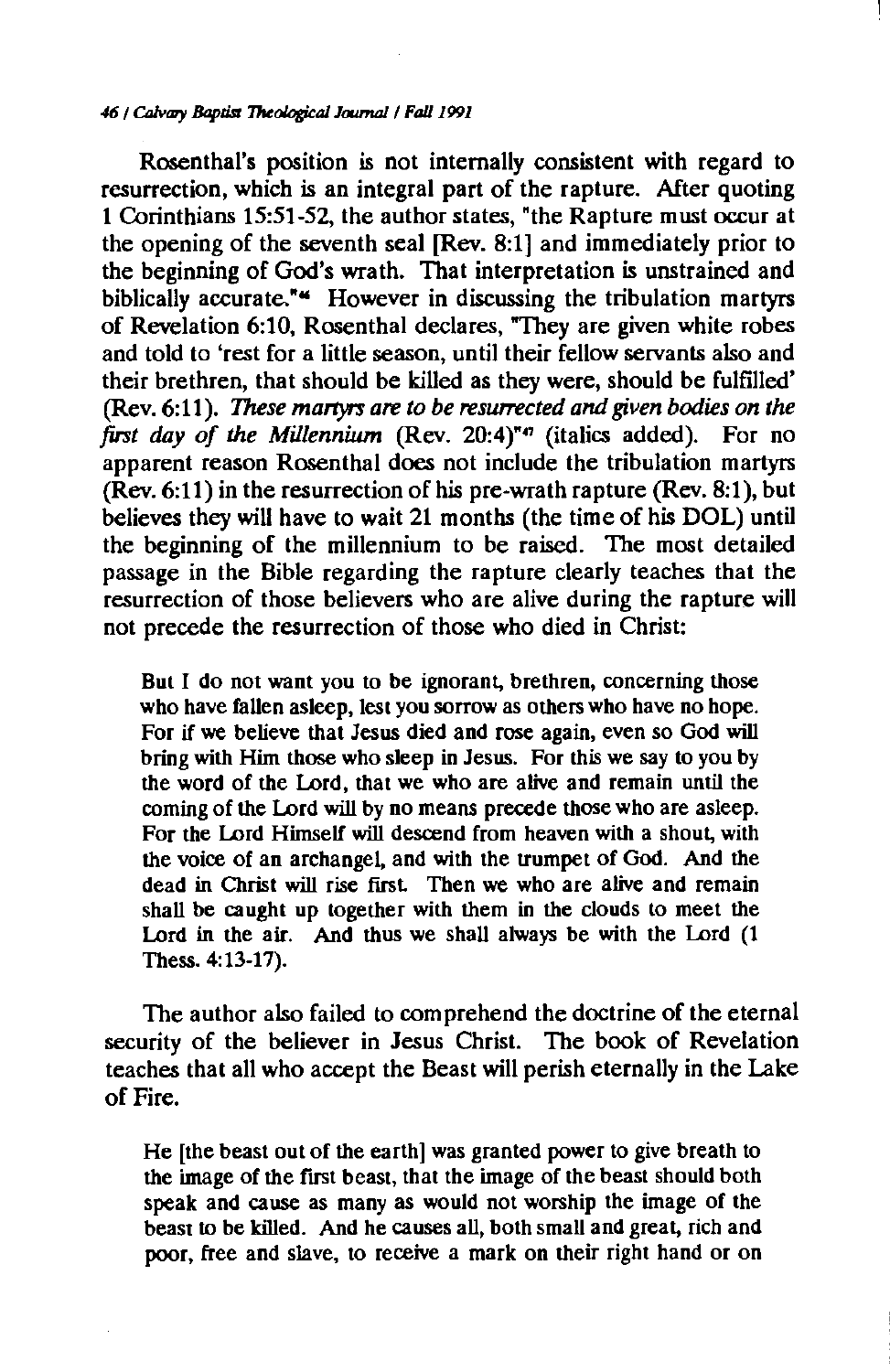their foreheads, and that no one may buy or sell except one who has the mark or the name of the beast, or the number of his name" (Rev. 13:15-17).  $\cdot$ ... If anyone worships the beast and his image, and receives his mark on his forehead or on his hand, he himself shall also drink of the wine of the wrath of God, which is poured out full strength into the cup of his indignation. And he shall be tormented with fire and brimstone in the presence of the holy angels and in the presence of the Lamb. And the smoke of their torment ascends forever and ever; and they have no rest day or night, who worship the beast and his image, and whoever receives the mark of his name (Rev. 14:9-11).

Rosenthal implied that church-age saints could potentially lose their salvation in that he maintains that they could be deceived by the Antichrist. In the chapter "The Prewrath Rapture: Catalyst for Holy Living," the author declares:

First, if the prewrath Rapture is correct, *the church* (italics added) will enter the seventieth week of Daniel to encounter the difficulties of that period and the Antichrist himself. If it does so, having been taught and convinced of an imminent pretribulation Rapture, the consequences will be calamitous. The church will enter that period unprepared, spiritually naked, vulnerable, and ripe for the Antichrist's deception.<sup>46</sup>

Rosenthal did not explain how believers could be deceived by the Antichrist without accepting his mark. Furthermore the author's concern is inconsequential, since he admits that believers will be martyred by the Antichrist.<sup>\*</sup> Theoretically, even if church saints are permitted to enter Daniel's seventieth week, the fact that they believed in the prewrath rapture beforehand would not prevent them from being slaughtered.

The author also appealed to Revelation 20:15 in an attempt to demonstrate that *believers* need the catalyst of the prewrath rapture as an incentive for holiness in life.

Second, a prewrath rapture which acknowledges that one generation of the church will enter and face the challenge of the seventieth week becomes a catalyst for holy living. . . The Word of God is saturated with incentives and warnings-the promise of blessing for obedience or cursing for disobedience, crowns or judgments. Men do not naturally do their best The Bible is ftlled with *incentives for*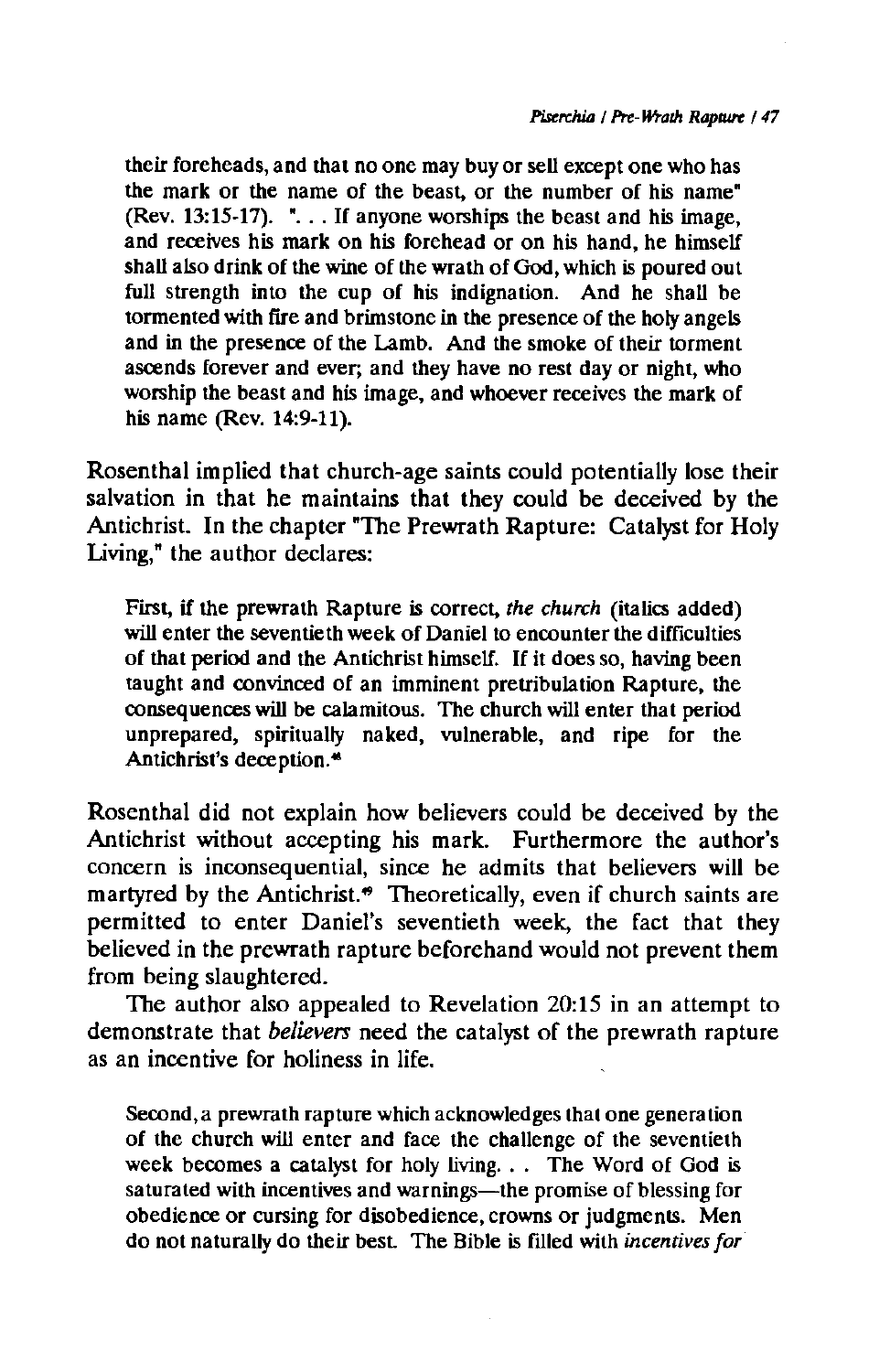48 / Calvary Baptist *Theological Journal* / Fall 1991

*righteous living* (Gen. 12:3) *and punishment for unrighteous living*  (Rev. 20:15)."

However, Revelation 20:15 reads, "And anyone not found written in the Book of Life was cast in the lake of fire." Therefore hell cannot be construed as a negative incentive for the believer in Jesus Christ to avoid, unless eternal security is false."

## The Procedure Which Produced This New Position

Rosenthal stated, "I have written as simply as I can. In the technical sense, I am not a scholar, nor do I write primarily for scholars. But that is not to infer that the book is not scholarly" (p. 34). The author did not explain how he could produce a scholarly work without being a scholar. (This enigma was also noted by Karleen, p. 92.) The following list will illustrate a variety of deficiencies in the scholarship of The *Pre-Wrath Rapture of the Church.*  This section should not be construed as a personal attack upon the character of the author, but rather an evaluation of the veracity of the author's book. It should also be noted that the author is absolutely convinced of the truthfulness of his thesis in his own mind, "Men will scrutinize this book. They will search its pages, probing for weakness and vulnerability... Flaws may be found ... but I am convinced that the basic tenets found within these pages will not be successfully assaulted. Its gates will not be breached" (pp. 292-293).

At the outset of his book, Rosenthal made a point of stressing that he had done a substantial amount of study *before* he absolutely rejected the trustworthiness of pretribulationism. "I had been exposed to pretribulation thinking most of my life. Nonetheless, I went back and read from my heroes: John F. Walvoord, ... Charles C. Ryrie, ... J. Dwight Pentecost, ... I also consulted numerous commentaries on Daniel, Matthew, the Gospel of John, 1 Corinthians, 1 and 2 Thessalonians, James, 1 and 2 Peter, 1 John, Revelation; books on the Rapture; books on the Millennium; an unpublished doctoral dissertation on 'The Day of the Lord;' articles that were recommended; and back to the earlier mentioned eighty-eight page refutation (pp. 20, 21]. I would read it again; perhaps I had missed something, anything that would allow me *genuine* reasonable doubt for the position toward which I was being increasingly drawn. I prayed for a way out. I wanted it so badly ... But I could not find the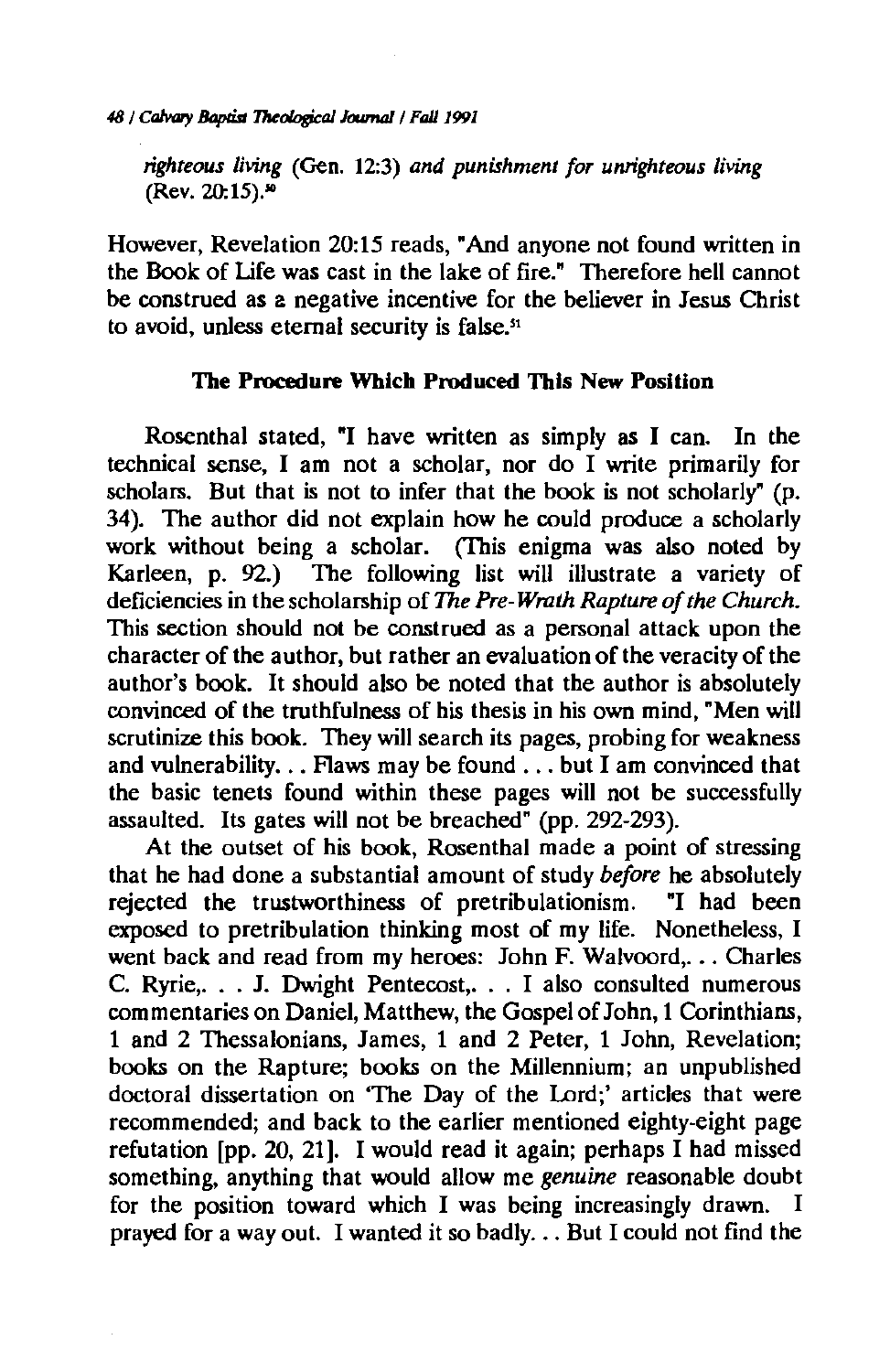'reasonable doubt' that I sought, though I searched with my whole heart" (pp. 25-26).

Upon close examination, several observations concerning the procedure can be made:

a) The book had no bibliography, subject index, nor author index, merely endnotes and a Scripture index.

b) The endnotes were rather sparse, only covering less than six and one half pages (pp. 301-307) for a 299 page book.<br>c) The sum total of all references to Biblical comm

The sum total of all references to Biblical commentaries was only 23 (not including study Bibles, i.e., *Ryrie Study Bible, The Scofield Reference Bible,* The *New Scofield Reference Bible,* and *The Annotated Study Bible).* Of the 23 citations, only 14 commentaries were used. Of the 14 commentaries, 8 were commentaries on the book of Revelation. Therefore excluding the book of Revelation, only 6 commentaries were referenced. However, Rosenthal did claim that 40 commentaries on Revelation were consulted in his study of Revelation 6:17 (p. 167).

d) Although Rosenthal stated that he rejected the arguments presented in the 88 page "refutation" (pp. 20, 21, 25, 26), he never directly discussed any of the arguments, much less his reasons for dismissing them.

e) In all fairness to the author, it needs to be noted that he did provide one line of reasoning which may help to explain the scarcity of references. "I write in gratitude to those pretribulational scholars from whom I have profited so much and I think they are wrong or inconsistent in their teaching on the Rapture. Consequently, I will sometimes use terms like 'pretribulationists say,' or 'many hold,' or 'some have suggested,' although I have in my files specific names, quotes, and sources. There will be some essential exceptions" (pp. 33, 34). First, the author appeals to evidence which cannot be verified by his readers. Second, the author's gracious intentions are irrelevant in an academic discussion; the fact that he wrote a book which details a non-pre-tribulational rapture position is an affront to all pretribulational scholars. Furthermore, the author wrote quite belligerently about pretribulationists in more than one instance, e.g., "I perceived then, and continue to believe, that the underlying problem is not the details of the position taken in this book. Rather, it is the pure shock that one's position on a significant area of prophecy is being threatened" (p. 30). "God expects His children to descend and dig deeply for the truth to be found in the inexhaustible treasure chest of His Word. It is the God-ordained method. But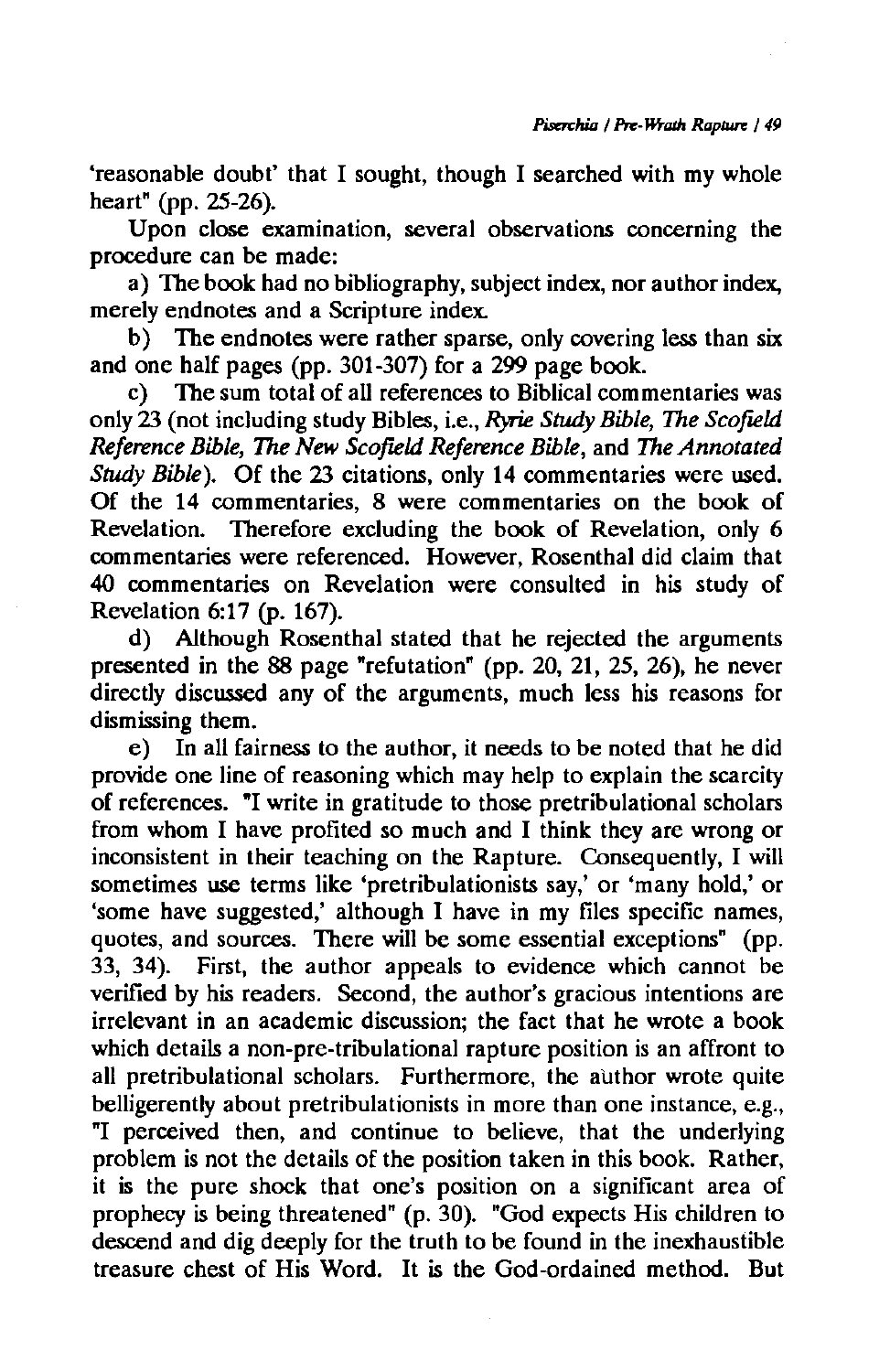occasionally one wonders if rigidity in a position has not caused some interpreters to mine 'fool's gold,' which shines but has no value" (p. 60). "It *is,* above all else, for that reason that a logical, unforced, chronological unfolding of Revelation has evaded pretribulational, premillennial commentators and, in large measure, *is* the explanation for the fact that the last book of the Bible has largely remained an unsolvable riddle for students of the Word to this very hour" (p. 112). "The suggestion [held by pretribulationists]. . . ought not to be taken seriously by those who honor God's Word" (p. 228).

f) Rosenthal never referenced any type of Hebrew grammatical or lexical works. He also failed to reference any Greek grammar. The author did cite three different Greek lexical works for a total of six references. The Greek lexical works cited were: 1) *Wuest's Word Studies in the Greek New Testament (cited twice) 2) [Vine's] Expository Dictionary of the New Testament* (cited three times) 3) *The Greek New Testament* by Henry Alford (cited once).

> 1) Rosenthal's lack of grammatical expertise was sorely evident in his discussion of Revelation 6:17, "For the great day of His wrath has come, and who is able to stand?" (NKJV). The author argued that the verb translated "has come" *(eelthen,* from *erkomai)* is properly understood as a dramatic aorist, which indicates that the action of the verb is future. (This *is* extremely important for Rosenthal, since he assigned a technical definition to "wrath" and believes that the rapture immediately precedes God's wrath.) The author appealed to works by John Sproule, Paul Feinberg, D.A Carson, and Gary Cohen, but it must be stressed that *no*  reference was made to any Greek grammar. The quotation by Carson was inconsequential, since it merely addressed the fact that the aorist "simply refers to the action itself without specifying whether the action is unique, repeated, ingressive, instantaneous, past, or accomplished" (p. 165). Rosenthal misrepresented Feinberg by strongly implying that Feinberg only believed that the verb in question could be interpreted as either an ingressive aorist or a dramatic aorist which function like a future tense (p. 165). Rosenthal quoted p. 59 of Feinberg, however, he neglected to mention that Feinberg argued on the following page that the aorist verb in question "... could just as well be constantive or complexive. This would mean that the wrath of God has come, not just in the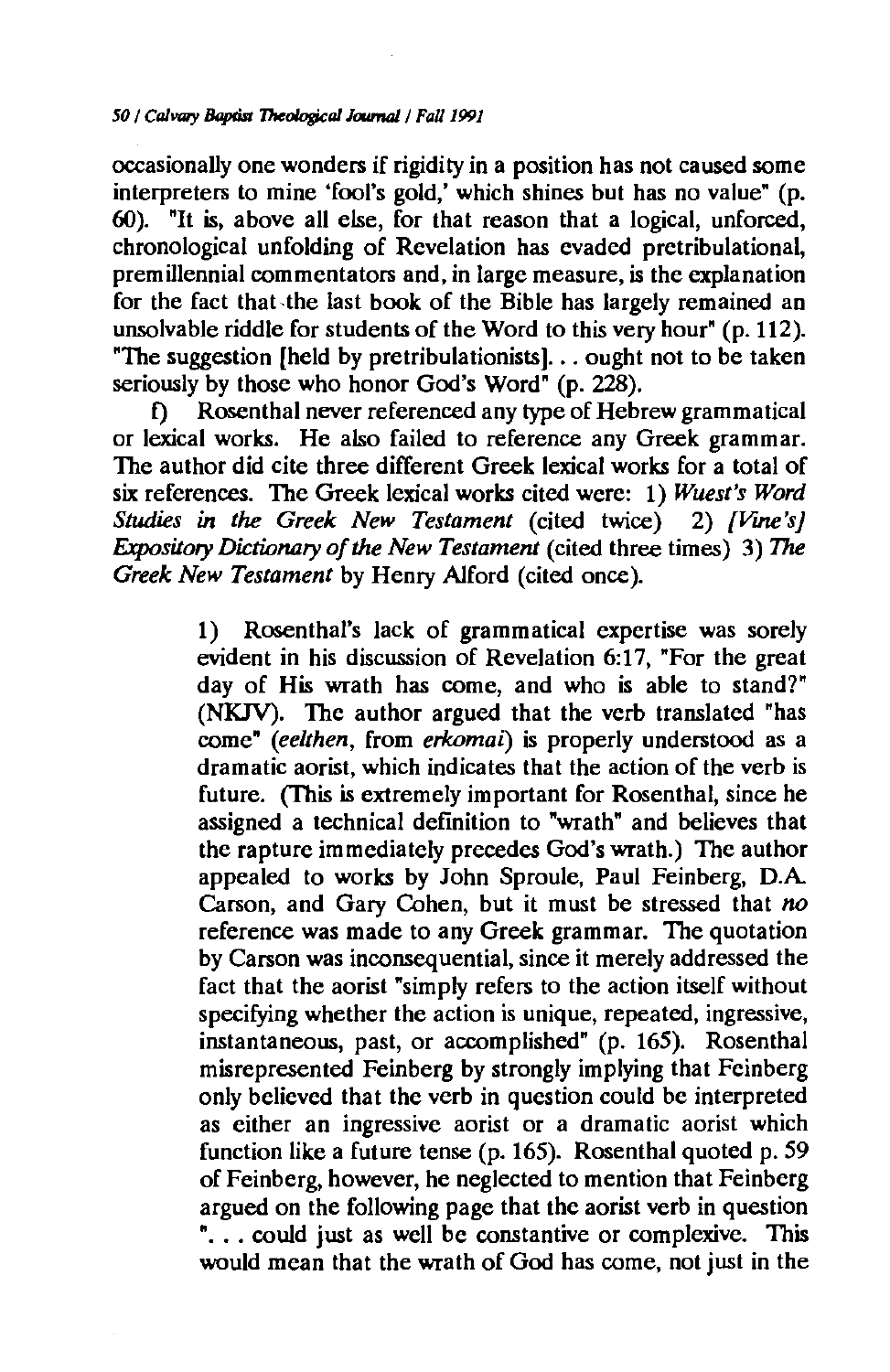sixth seal, but in the six seals viewed as a whole" (Feinberg, p. 60). Rosenthal also neglected Feinberg's conclusion, "The activity of the *whole* period proceeds from the activity of the worthy Lamb; it is He who breaks the seals (Rev. 5:11-14; cf. Rev. 6:1, 3, 5, 7, 9, 11 )- *One cannot exegetically classify various* kinds *of wrath and distinguish their recipients, and thus avoid the conclusion that the whole seventieth week is a time of God's retributive wrath"* (italics added) (Feinberg, p. 62). (Concerning Rosenthal's treatment of the aorist in Rev. 6:17, also see Mulholland, pp. 3-4 and Karleen, pp. 54-56.)

2) Rosenthal stated on p. 232, "In their [Greek scholars] scrutiny, they have exhausted the numerous grammars and lexicons, the Septuagint, classical Greek, and the Bible itself to arrive at an understanding of the phrase, 'I also will keep thee from the hour of temptation' (Rev. 3:10." The author never displayed any evidence that he interacted at any level with grammars, lexicons, the LXX, classical Greek, and N.T. Greek, however he presents himself as one whose interpretation of Revelation 3:10 is solely correct (pp. 233- $241$ ). In essence Rosenthal seems to imply that since scholarship is not uniform regarding the interpretation of Revelation 3:10, scholarship was not necessary to properly understand the verse (p. 233). Rosenthal contradicts himself in his interpretation, since he claims the verse "refers to protection for the Great Tribulation, which occurs before the Rapture and the Day of the Lord begins" (p. 234), then states that, "Believers will be severely persecuted in that day. Some will be sent into captivity. Others will be slain" (p. 236).

3) The author repeatedly made assertions without providing any evidence, even when he stated what certain words mean, e.g., "To overcome is to vanquish the enemy, to be triumphant over difficulty" (p. 290).

h) Rosenthal stated, "I read with profit Robert Gundry's wellwritten posttribulational book, The *Church and the Tribulation,* which identified and then did radical surgery on some areas of pretribulationism, and John Sproule's excellent, if brief in some areas courageously concessionary, responses to Gundry" (p. 26). A few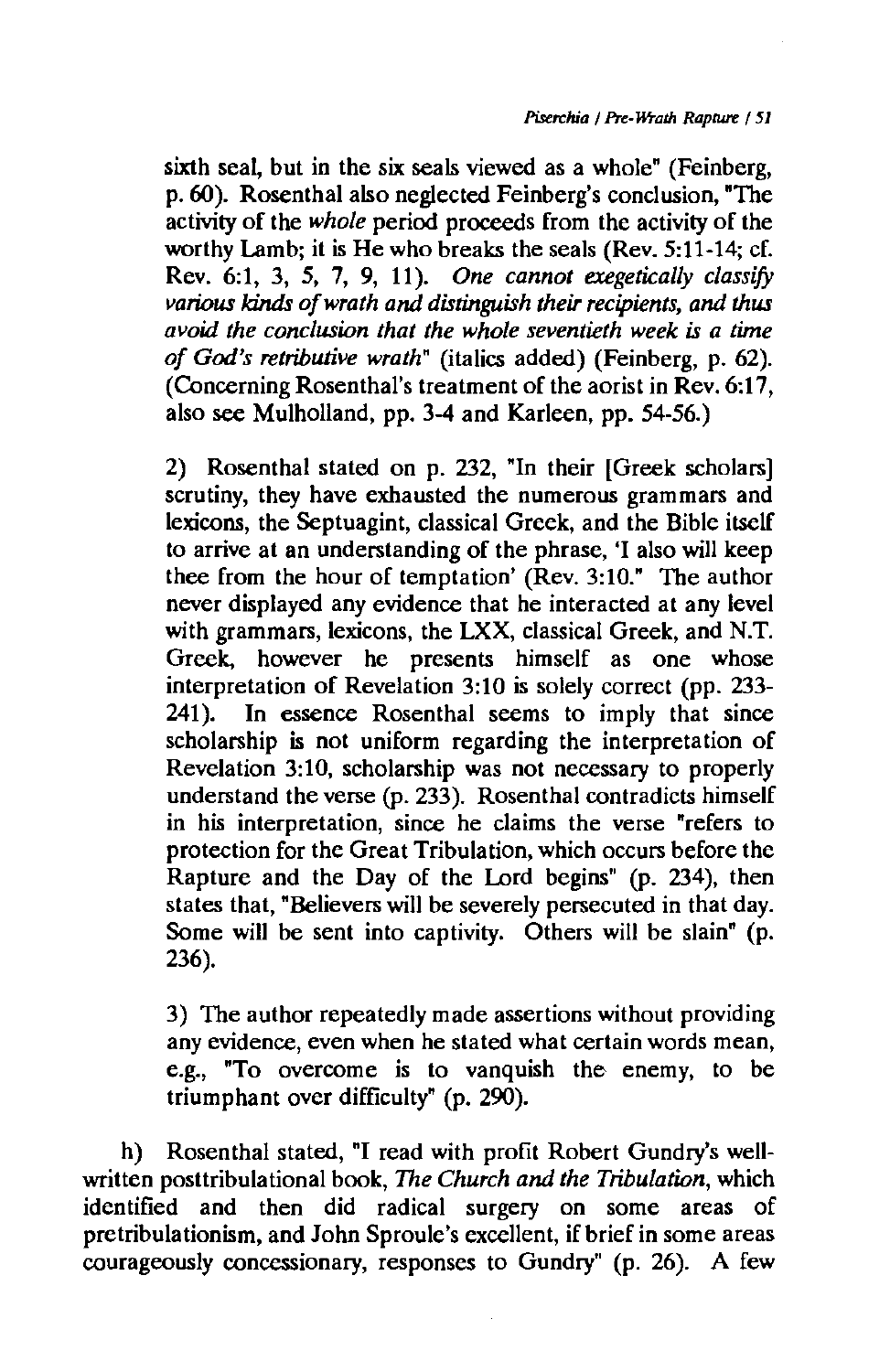points should be noted: 1) Rosenthal did not specifically mention any of the areas in which Gundry allegedly did "radical surgery" on pretribulationism. 2) Rosenthal also failed to specifically mention any of the areas in which Sproule was "courageously concessionary" to Gundry. 3) Throughout the entire book, the author never referenced John Walvoord's critique of Gundry, *The Blessed Hope and the Tribulation* (Grand Rapids, Michigan: Zondervan Publishing House, 1976). To the best of this author's knowledge, no one has yet refuted Walvoord's critique of Gundry. Rosenthal chose to cite Sproule against Gundry, and it was evident he sympathized with the latter (pp. 54, 55).

i) Rosenthal closely identified his pre-wrath position with pretribulationism. "I will write as a love from within the pretribulational camp, not as an opponent from without, seeking to nudge others to a modification of their view with what I believe to be biblical" (p. 33). "This book will not initially be perceived by some as an ally to pretribulationism, but I believe that history will one day substantiate it as such" (p. 33). In actuality, the author's thesis has a far greater similarity to posttribulationism, since chronologically the pre-wrath rapture is supposed to occur merely 21 months before the end of the tribulation, which is 63 months after the beginning of Daniel's seventieth week (p. 112).

j) In attempting to disprove the pretribulational argument that the church is not present in chapters 4-21 of Revelation, Rosenthal states this "not only is compatible with a pre-wrath Rapture but gives it essential support" (p. 245). However, the author never attempted to explain why no mention of the church (or churches) is made during the period of the first six seals (Rev. 6:1-17), in which he maintains the church is still present on the earth.

# **Summary**

The position of the pre-wrath rapture of the Church has been demonstrated to be critically flawed. This paper has limited criticism to some of the most blatant errors which characterize Rosenthal's thesis. The pre-wrath rapture position can safely be rejected on any one of three grounds: 1) DOL Disarray; 2) Dispensational Distortion; or 3) Internal Inconsistencies; however, when the three areas of criticism are considered together, Rosenthal's thesis is demolished. The pre-wrath rapture, similar to post-tribulationism, renders the blessed hope of the church inconsequential<sup>52</sup> in that the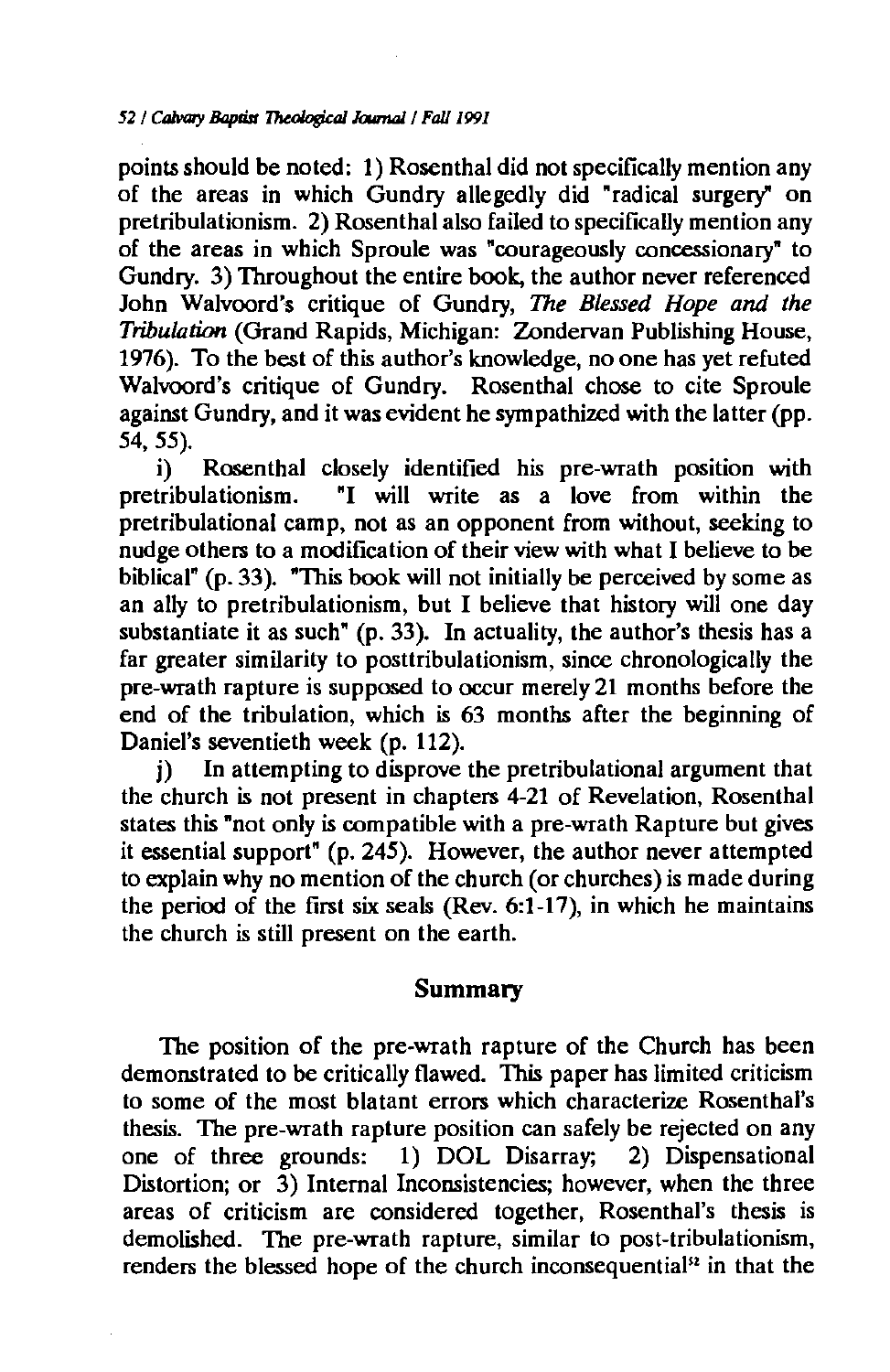vast majority of believers who enter the tribulation would be killed *before* the rapture. Rosenthal's view is further at variance with the Scriptures in that he collapses the rapture and Christ's return at the final Battle of Armageddon (Rev. 19:11-21) into one integrated series of events, explained as the coming *(parousia)* of Christ."

### Notes:

Rosenthal, Marvin, The Pre-Wrath Rapture of the Church (Nashville, TN: Thomas Nelson Publishers, 1990) back-cover

 $\frac{2}{3}$  Rosenthal, 23

• Rosenthal, 28-29, and 32. In Rosenthal's mind such radical hermeneutical revision was not equivalent to simply changing the wording of the doctrinal<br>statement to accommodate nonpretribulational rapture views. "Never was statement to accommodate nonpretribulational rapture views. consideration given to changing the doctrinal position to reflect my view. That would have been unfair to the entire Mission family" (p. 28). Duplicity regarding the plain meaning of "imminence" and "imminent," similar to what Rosenthal desired for F.O.I., Is found In the Evangelical Free Church. "The EFCA appears to be allowing latitude in the understanding of the term *imminent* for both the faculty of Trinity Evangelical Divinity School and ministerial candidates for ordination. This is in keeping with the ethos of the Free Church: 'For believers only, but all believers" (Archer, Gleason; et. al.; The Rapture: Pre-, Mid-, or Post-Tribulational? (Grand Rapids, Ml: Zondervan Publishing House, 1984) 44.

• Rosenthal, 32

The two most thorough critiques are by Paul S. Karieen, The Pre-Wrath Rapture of the Church: Is it Biblical? (Langhorne, PA: BF Press, 1991) and Gerald B. Stanton, • A Review of 'The Pre-Wrath Rapture of the Church, • *BibSac*  (January-March 1991) 148:90-111.

- **Karleen, 11**<br><sup>7</sup> Bosenthal
- <sup>7</sup> Rosenthal, 35
- ' Rosenthal, 176
- $\bullet$  Rosenthal, 125
- $\frac{16}{11}$  Rosenthal, 124<br> $\frac{11}{11}$  The Hote Bible

The Holy Bible, New King James Version, (Nashville, TN: Thomas Nelson Publishers, 1982). All Scripture quotations are from the *NKJV,* except for those cited in Rosenthal (which are from the *KJV*) and other works.

- Rosenthal, 219
- <sup>13</sup> Rosenthal, 125

<sup>14</sup> Mayhue, Richard L, "The Prophet's Watchword: Day of the Lord,"  $GTJ(1985)$ 6:231-246. This article is a summary of his unpublished doctoral dissariation, which Rosenthal referenced three times (Rosenthal, 301, 302, 303).

" Mayhue, 238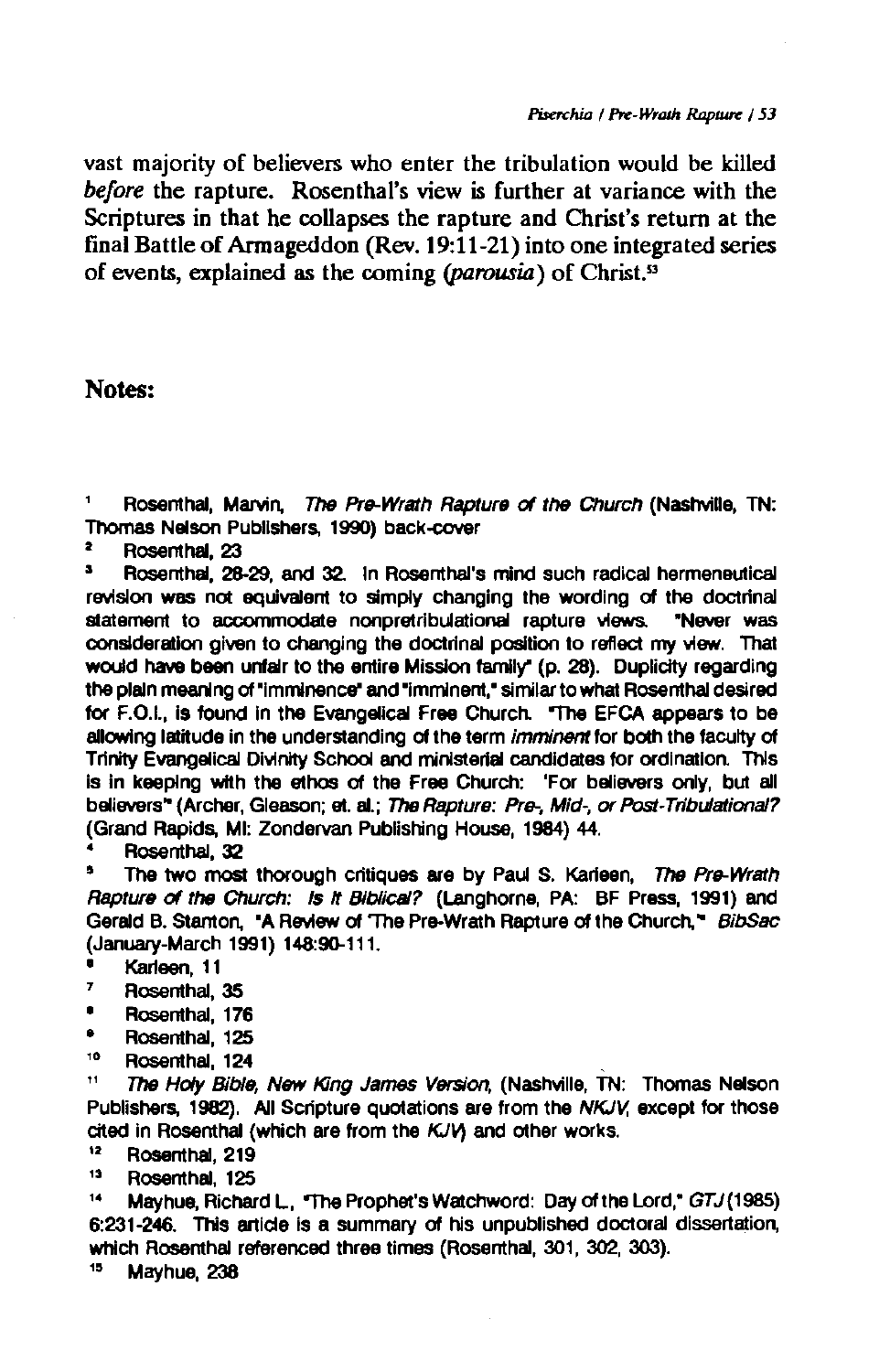*54 I Calvary Baptist JMologjcal Joumai I Fal/1991* 

- <sup>16</sup> Mayhue, 241-242; the texts under discussion are Ezekiel 13:5 and 30:3.
- " Rosenthal, 125
- " Rosenthal, 170
- " Rosenthal, 129
- <sup>20</sup> Rosenthal, 115
- <sup>2</sup> Rosenthal, 159

<sup>22</sup> For example, see Rosenthal pages 137-211. Richard Mayhue declares, 'The DOL Is a biblical phrase used by God's prophets to describe either the immediate future or the ultimate eschatological consummation. *n* is nota technical term in the sense that it always refers only to one event in God's plan [italics added], . . DOL is used to describe several events and is limited only by its mention in biblical revelation. Each appearance Of DOL must be interpreted in Its context to determine whether the prophet expected the Immediate historical act of God or Yahweh's ultimate eschatological visitation" ("The Prophet's Watchword: Day of the Lord," p. 245). Walvoord comments, "Mentioned frequently in the Old Testament, the Day of the Lord refers to any special period where God Intervenes supernaturally, bringing judgment on the world. An outstanding illustration is the book of Joel which has as its theme the Day of the Lord. The term is properly used of the crisis that occurred in the time of Joel brought on by the Infestation of locusts which ruined their crops, bringing starvation and destruction• (John F. Walvoord, The Prophecy Knowledge Handbook (Wheaton, ILL: Scripture Press Publications, 1990) 486. See Joel 1: 15-20.

<sup>23</sup> Rosenthal, 134. The author's belief that no sign will precede the DOL was stressed on page 131.

- <sup>24</sup> Rosenthal, 148
- <sup>25</sup> Rosenthal, 158. Cf. the charts on pages 149 and 161.
- **Rosenthal, 110, 111, 149. Ct. Stanton, 98.**
- " Rosenthal, 210
- <sup>28</sup> Rosenthal, 264
- <sup>29</sup> Rosenthal, 244

<sup>30</sup> Ryrie, Charles C., Dispensationalism Today (Chicago, IL: Moody Press, 1965) 132, 137, 138

Lightner, Robert P., "Theonomy and Dispensationalism," BibSac (January-March 1986) 34

"' Rosenthal, 61, 81, 105, 109, 137, 144, 170, 174, 175, 185, 196, 198, 205, 206, 210, 224, and 258.

- <sup>33</sup> Rosenthal, 60-61
- " For example see Rosenthal page 144.
- <sup>35</sup>**Rosenthal, 206. Cf. Stanton, 105-106.**
- '" Rosenthal, 263-264
- " Rosenthal, 263
- '" Rosenthal, 262
- <sup>30</sup> See Hebrews 8-10.

<sup>40</sup> E.F. Harrison, *Introduction to the New Testament* (Grand Rapids, Mi: Wm. B. Eerdmans Publishing Co., 1971) 380, "Yet If the writer had been able to point to so decisive an event as the fall of Jerusalem and the destruction of the temple, it would fit so well with his general thesis of the outmoded character of the old order